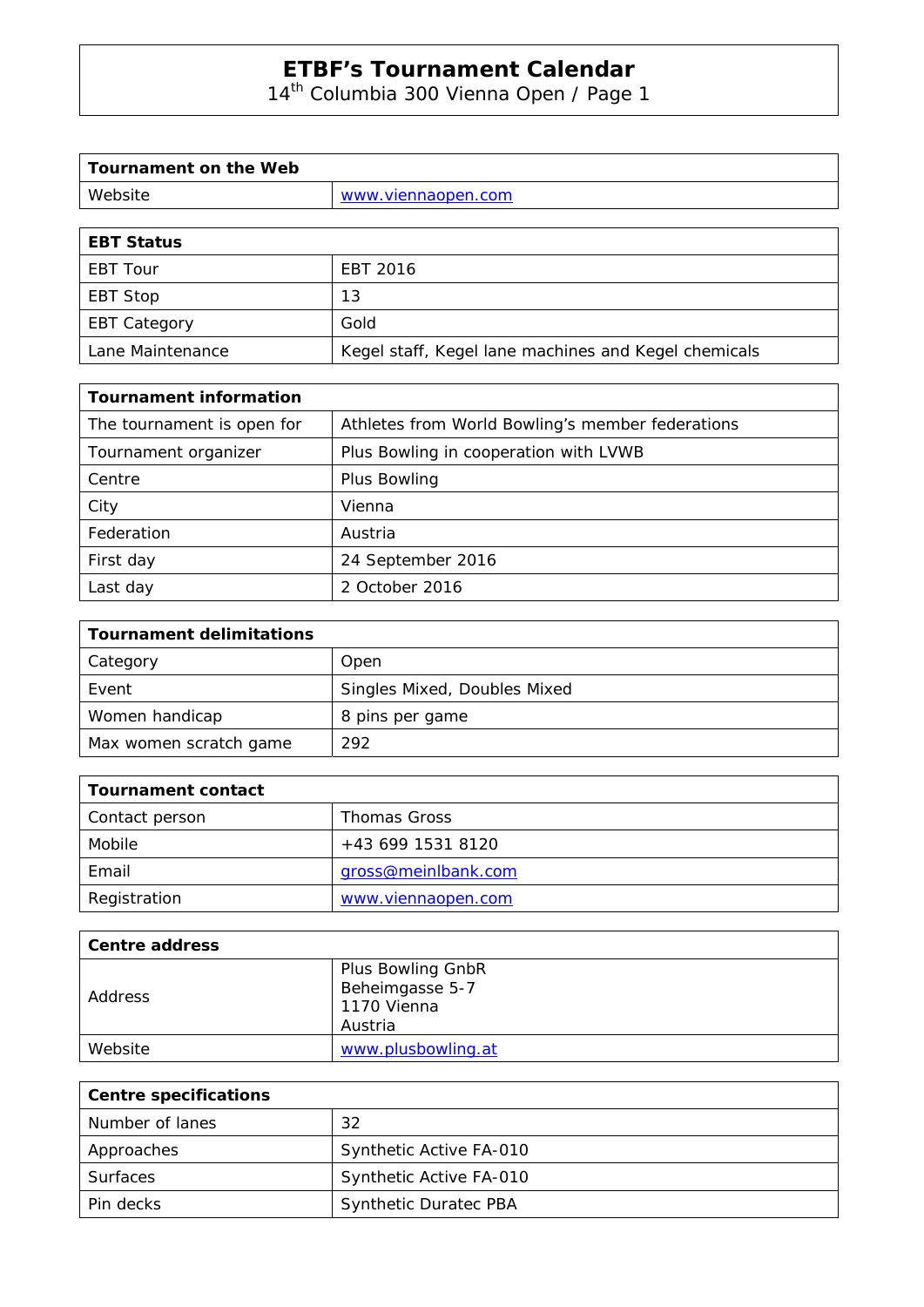14<sup>th</sup> Columbia 300 Vienna Open / Page 2

| l Pin setters | <b>Brunswick A2</b> |
|---------------|---------------------|
| Pins          | Twister             |
| Score system  | Qubica AMF          |

| <b>Dressing specifications</b> |                                 |  |
|--------------------------------|---------------------------------|--|
| Oil machine                    | Kegel / Details to be announced |  |
| Oil                            | Kegel / Details to be announced |  |
| Cleaner                        | Kegel / Details to be announced |  |
| Pattern prepared by            | Kegel                           |  |
| Dressing done by               | Kegel                           |  |

| <b>Prize money specifications</b> |       |
|-----------------------------------|-------|
| Prize fund status                 | Fixed |
| Tax on prizes                     | No    |

| Prize money expressed in € |                      |                      |
|----------------------------|----------------------|----------------------|
| <b>Position</b>            | <b>Singles Mixed</b> | <b>Doubles Mixed</b> |
| Position 1                 | 7.000                | 1.600                |
| Position 2                 | 5.000                | 1.200                |
| Position 3                 | 3.500                | 1.000                |
| Position 4                 | 2.500                | 750                  |
| Position 5                 | 2.000                | 600                  |
| Position 6                 | 1.900                | 500                  |
| Position 7                 | 1.800                | 450                  |
| Position 8                 | 1.700                | 400                  |
| Position 9                 | 1.600                | 380                  |
| Position 10                | 1.500                | 350                  |
| Position 11                | 1.400                | 300                  |
| Position 12                | 1.300                | 300                  |
| Position 13                | 1.200                | 300                  |
| Position 14                | 1.200                | 300                  |
| Position 15                | 1.100                | 300                  |
| Position 16                | 1.100                | 300                  |
| Position 17                | 1.000                | 300                  |
| Position 18                | 1.000                | 300                  |
| Position 19                | 850                  | 300                  |
| Position 20                | 840                  | 300                  |
| Position 21                | 830                  |                      |
| Position 22                | 820                  |                      |
| Position 23                | 810                  |                      |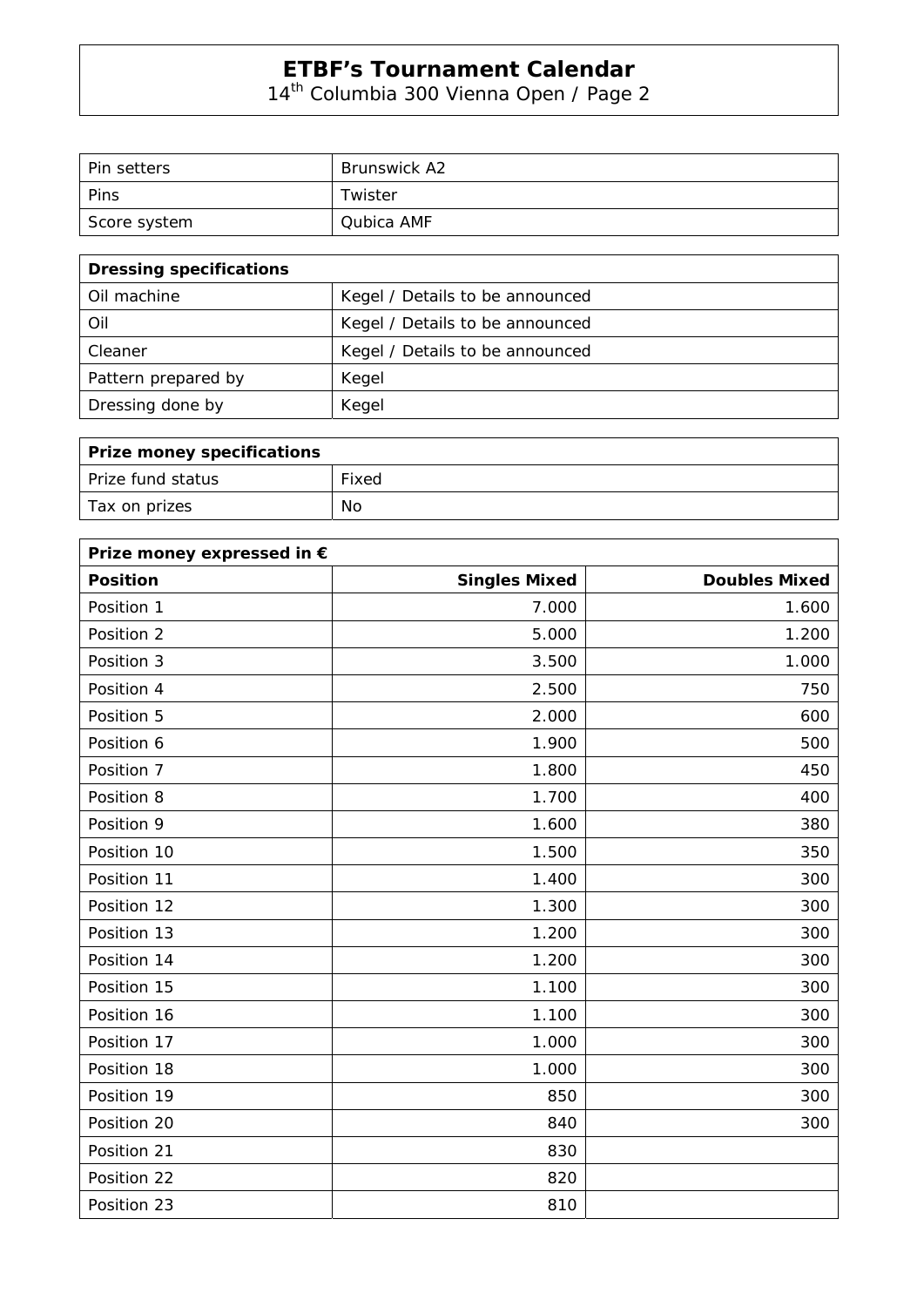14<sup>th</sup> Columbia 300 Vienna Open / Page 3

| Position 24    | 800    |        |
|----------------|--------|--------|
| Position 25    | 790    |        |
| Position 26    | 780    |        |
| Position 27    | 770    |        |
| Position 28    | 760    |        |
| Position 29    | 750    |        |
| Position 30    | 750    |        |
| Position 31-56 | 600    |        |
| <b>Total</b>   | 62.950 | 10.230 |

#### **Special Prizes**

For the **first perfect game** bowled in the tournament with a Columbia 300 ball, the athlete will be awarded a prize of **USD 300**. The athlete must also have the Columbia 300 logo on his shirt. There will be no additional prices for other 300 games.

**The winning double of each of the squads 5 – 10** conducted on Monday-Wednesday 14.00 or 18.00 will be awarded 2 balls, one for each athlete. Athletes can chose a ball from the official set of tournament balls, which will be either only Columbia 300 or other balls in the EBI family. The official tournament ball set will be announced prior to the tournament.

#### **Tournament format**

#### **Qualification**

6 games doubles which is counted individually as qualification results for the singles event

#### **Desperado Squad**

1 game

#### **56 athletes will qualify for the final steps from three categories**

Category A (44 athletes)

Athletes positioned 1-44 in the general standing of all squads.

Category B (8 athletes)

This category includes 8 squads conducted as of Saturday 24 September till Tuesday 27 September.

One athlete will qualify from each of the 8 squads, namely the highest positioned athlete in the squad not already qualified from Category A.

If an athlete is qualified more than one time from this category, the athlete will qualify from the squad with the highest number.

If one or more squads will be added later in squads conducted as of Saturday 24 September till Tuesday 27 September, such squads will not be included in this category.

Category C (4 athletes)

Athletes positioned 1-4 in the Desperado Squad.

#### **Seeding for the Final Step 1-2**

Athletes positioned 9-44 in the A-standing (36), and all athletes qualified from Category B (8) and C (4), will qualify for the Final Step 1 Athletes positioned 1-8 in Category A will qualify for the Final Step 2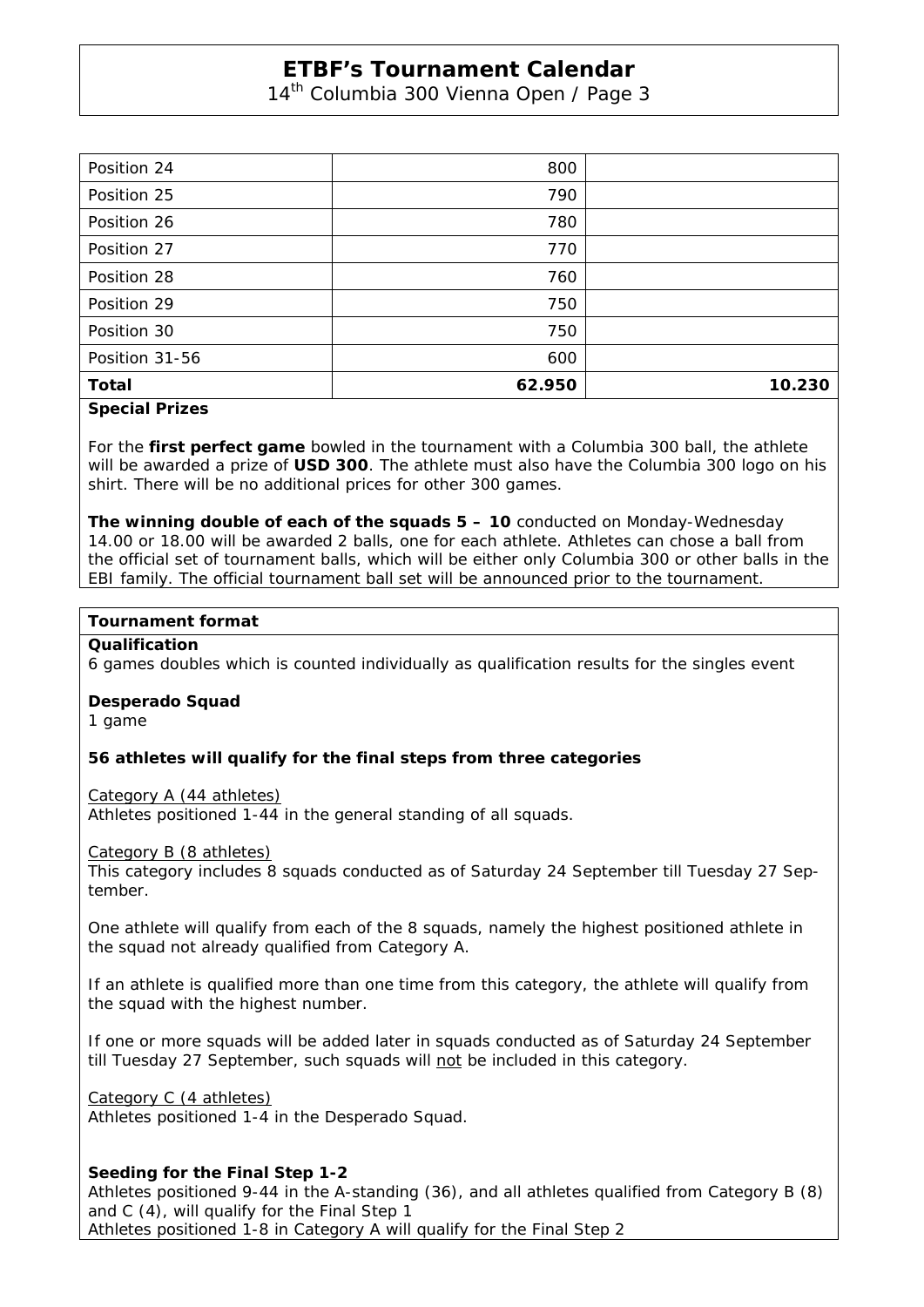14<sup>th</sup> Columbia 300 Vienna Open / Page 4

## **Final Step 1**

48 athletes will play 6 games starting from scratch Athletes positioned 1-22 are qualified for the Final Step 2 Athletes positioned 23-48 will be ranked 31-56 according to their position in the Final Step 1

## **Final Step 2**

30 athletes will play 6 games starting from scratch Athletes positioned 1-18 are qualified for the Final Step 3 Athletes positioned 19-30 will be ranked 19-30 according to their position in the Final Step 2

## **Final Step 3**

18 athletes will play 6 games with the pin fall from the Final Step 2 carried forward. Athletes positioned 1-4 are qualified for the Final Step 4, seeded 1-4 Athletes positioned 5-18 will be ranked 5-18 according to their position in the Final Step 3

#### **Final Step 4**

There will be 3 stepladder matches

Stepladder match 1

The athlete seeded 4 and the athlete seeded 3 will play a one-game match The loser of the match will be ranked 4

Stepladder match 2

The winner of match 1 and the athlete seeded 2 will play a one-game match The loser of the match will be ranked 3

Stepladder match 3 The winner of match 2 and the athlete seeded 1 will play a one-game match The loser of the match will be ranked 2 The winner of the match will be ranked 1

#### **Tournament tie rules**

#### **Qualification**

The highest positioned athlete will be the athlete scoring the highest total of all counting qualification games minus the score of the lowest game. If a tie still exists, the highest positioned athlete will be the athlete with the highest total of all counting qualification games minus the score of the two lowest games etc.

#### **Desperado**

A tie influencing who will qualify for the first final step will be broken by playing a  $9<sup>th</sup>$  and  $10<sup>th</sup>$ frame roll off, repeated until the tie is broken.

#### **Final Step 1-3**

Ties influencing who will qualify for the next final step, and ties for any of the first 4 positions in step 3, will be broken by playing a  $9<sup>th</sup>$  and 10<sup>th</sup> frame roll off, repeated until the tie is broken. In all other tie situations in step 1-3, a procedure similar to the procedure for the qualification will be followed.

#### **Stepladder Final**

In case of a tie in any game in any match in the stepladder final, a one-ball roll-off on a full set of pins will be played and repeated until the tie is broken.

| Lane assignments and lane movements |                                    |  |  |  |
|-------------------------------------|------------------------------------|--|--|--|
| Lane draws                          | Carried through by Notaries Public |  |  |  |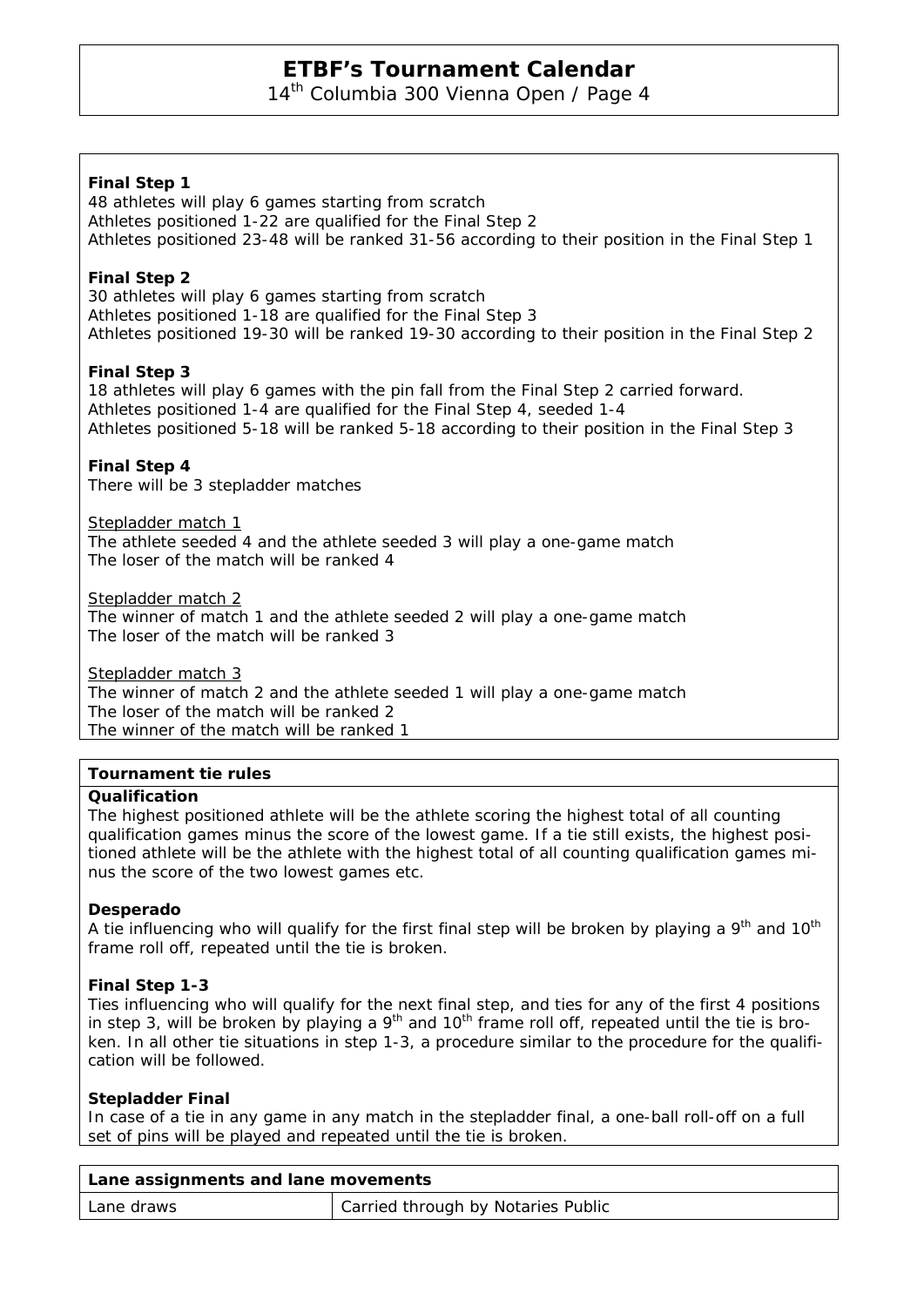14th Columbia 300 Vienna Open / Page 5

|                         | Four in qualification squads                                   |  |  |
|-------------------------|----------------------------------------------------------------|--|--|
| Athletes per pair       | Four in the Final Step 1                                       |  |  |
|                         | Three in the Final Step 2 and Step 3                           |  |  |
| Frequency of movement   | After each game                                                |  |  |
| Movement method         | Left lane athletes moves left; right lane athletes moves right |  |  |
| Number of lanes to move | Between two and six lanes                                      |  |  |

| <b>Booking policies</b>    |                                                                                                                                                                                                                                      |  |  |  |  |  |
|----------------------------|--------------------------------------------------------------------------------------------------------------------------------------------------------------------------------------------------------------------------------------|--|--|--|--|--|
| Booking restriction before | With the exception of squads bought in one or more of the<br>Special Packages, a maximum of three squads can be booked<br>before the tournament starts and maximum two of the book-<br>ings can be for squads on Friday and Saturday |  |  |  |  |  |
| Booking restriction during | Saturday morning squad has to be paid when requested<br>Besides that none                                                                                                                                                            |  |  |  |  |  |
| Total number of bookings   | Unlimited                                                                                                                                                                                                                            |  |  |  |  |  |
| Booking cancellations      | Possible                                                                                                                                                                                                                             |  |  |  |  |  |
| Registration deadline      | 30 minutes before scheduled squad times                                                                                                                                                                                              |  |  |  |  |  |

| Qualification squads and fees in € |           |             |             |              |       |        |  |  |
|------------------------------------|-----------|-------------|-------------|--------------|-------|--------|--|--|
| Squad                              | Day       | <b>Date</b> | <b>Time</b> | <b>Spots</b> | E fee | Re fee |  |  |
| Squad 01                           | Saturday  | 24.09.2016  | 13.00       | 60           | 100   |        |  |  |
| Squad 02                           |           |             | 17.00       | 60           | 100   | 80     |  |  |
| Squad 03                           | Sunday    | 25.09.2016  | 10.00       | 60           | 100   | 80     |  |  |
| Squad 04                           |           |             | 14.00       | 60           | 100   | 80     |  |  |
| Squad 05                           | Monday    | 26.09.2016  | 14.00       | 60           | 80    | 80     |  |  |
| Squad 06                           |           |             | 18.00       | 60           | 80    | 80     |  |  |
| Squad 07                           | Tuesday   | 27.09.2016  | 14.00       | 60           | 80    | 80     |  |  |
| Squad 08                           |           |             | 18.00       | 60           | 80    | 80     |  |  |
| Squad 09                           | Wednesday | 28.09.2016  | 14.00       | 60           | 130   | $*100$ |  |  |
| Squad 10                           |           |             | 18.00       | 60           | 130   | $*100$ |  |  |
| Squad 11                           | Thursday  | 29.09.2016  | 14.00       | 60           | 170   | $*140$ |  |  |
| Squad 12                           |           |             | 18.00       | 60           | 170   | $*140$ |  |  |
| Squad 13                           | Friday    | 30.09.2016  | 09.00       | 60           | 170   | $*140$ |  |  |
| Squad 14                           |           |             | 13.00       | 60           | 170   | $*140$ |  |  |
| Squad 15                           |           |             | 17.00       | 60           | 170   | $*140$ |  |  |
| Squad 16                           |           |             | 21.00       | 60           | 170   | $*140$ |  |  |
| Squad 17                           | Saturday  | 01.10.2016  | 08.00       | 60           | 170   | $*120$ |  |  |
| Squad 18                           |           |             | 12.00       | 60           | 170   | $*140$ |  |  |
| Squad 19                           |           |             | 16.00       | 60           | 170   | $*140$ |  |  |
| Squad 20                           |           |             | 20.00       | 60           | 170   | $*140$ |  |  |
| Desperado                          |           |             | 23.30       |              | 50    |        |  |  |
| For re-entries marked with *       |           |             |             |              |       |        |  |  |

If an athlete buys his first re-entry, it is the price as mentioned in the list above.

The 2<sup>nd</sup> and 3<sup>rd</sup> re-entry will cost  $\epsilon$  120 instead of the regular prices.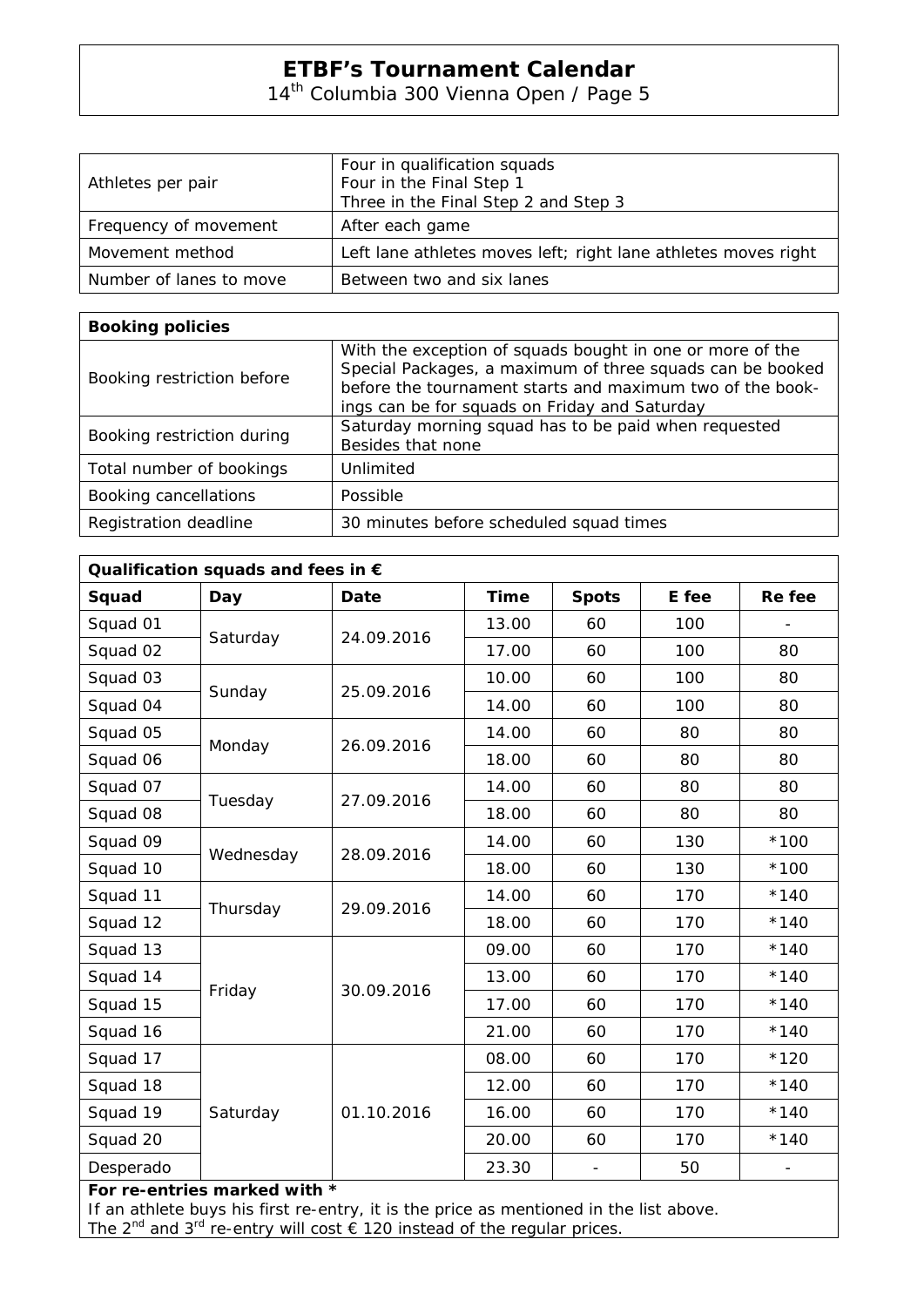14<sup>th</sup> Columbia 300 Vienna Open / Page 6

The 4<sup>th</sup> and 5<sup>th</sup> re-entry will cost  $\epsilon$  100 instead of the regular prices. Beginning from the  $6<sup>th</sup>$  re-entry, the fee is 80 instead of the regular prices.

Every re-entry will be counted, so if an athlete for example plays his entry on Monday and his first 3 re-entries Monday, Tuesday and Wednesday, the  $4<sup>th</sup>$  re-entry on Thursday will cost him € 100 instead of  $∈$  140.

If the re-entry fee of the squad is lower than the  $2^{nd}$ ,  $3^{rd}$ ,  $4^{th}$  or  $5^{th}$  and so on, then players have to pay the lower fee.

#### **Special Packages**

#### **Monday/Tuesday: "Squad & Ball - Special"**

2 squads on Monday and/or Tuesday for  $\epsilon$  300. Included is the purchase of the "official tournament ball", which will be announced prior to the tournament. Drilling and inserts are not included.

#### **Thursday/Friday/Saturday: "Once a day - Special"**

3 squads on Thursday till Saturday (one start per day) for € 400. At least one squad has to be played either Friday at 09.00 or 21.00 or Saturday at 08.00 or 20.00 (for example Thursday at 18.00, Friday at 21.00 and Saturday at 16.00).

#### **Friday/Saturday: "Early & Late - Special"**

3 squads on Friday and Saturday for € 380.

At least 2 squads have to be played either Friday at 09.00 or 21.00 or Saturday at 08.00 or 20.00 (for example Friday at 09.00, Friday at 21.00 and Saturday at 12.00).

#### **Conditions for Special Packages**

All packages have to be paid before the athlete plays his first squad of the package. The athlete has to fix those 3 squads before the first squad has been played, but not necessarily during the tournament registration. It can be done also while paying the package at the tournament desk.

Regardless if the athlete needs all 3 squads, the athlete will not get any refunds of this package once it has been chosen. Those squads also can't be sold or given to any other person.

Buying a Special Package doesn't mean that an athlete can't play any other squads during the tournament or in between his chosen squads!

For example:

An athlete can fix the "Once a day -Special" for squads 8, 12 and 15 and can of course also play in squad 11, which then will counted as his  $3<sup>rd</sup>$  re-entry (because he has already paid his first 3 squads) and will be charged accordingly.

## **Schedule for the final steps**

**Sunday 2 October 2016** 08.00: Final Step 1 11.30: Lane maintenance 12.30: Final Step 2 15.15: Final Step 3 18.30: Stepladder Final 20.00: Award Ceremony Singles *Following: The famous Vienna Open Athletes Party at the Plus Bowling Center*

## **Hotels provided by the organizer**

There are several hotels offering special room rates during the Vienna Open